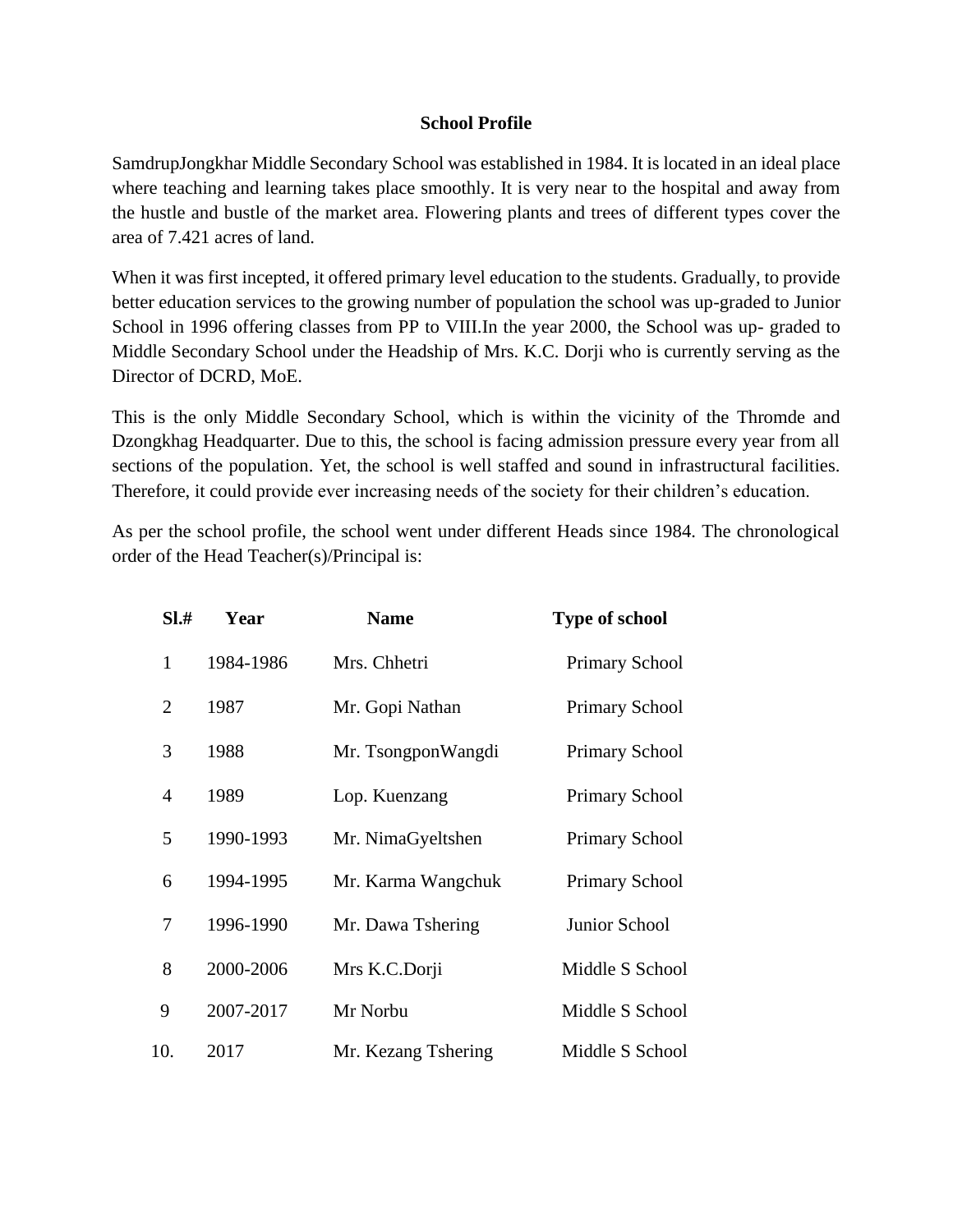### **VISION (MoE)**

"An educated and enlightened society of GNH, built and sustained on the unique Bhutanese values of **tha dam-tshi ley gju-drey**."

### **MISSION (MoE)**

- 1. Develop sound educational policies that enable the creation of knowledge-based GNH society.
- 2. Provide equitable, inclusive and quality education and lifelong learning opportunities to all children and harness their full potential to become productive citizens.
- 3. Equip all children with appropriate knowledge, skills and values to cope with challenges of the 21<sup>st</sup> century.

### **VISION (SJMSS)**

### *"An abode of GNH inspired Students"*

### **MISSION (SJMSS)**

# *"The school aspires to inculcate GNH oriented education, while pursuing academic excellence and thereby producing patriotic and self reliant citizens for a better tomorrow".*

### **GOALS**

- 1. To establish and institutionalize 'Democratic form of Management' in the school to enhance accountability, transparency, responsiveness and efficiency.
- 2. To provide safe and secure environment for students and teachers both physically and psycho-socially.
- 3. To develop a collegial team of professionals with a passion to lead, excel and innovate, etc.
- 4. To facilitate enough opportunities for the students to explore their potentials and bring out the best of their abilities.
- 5. To cater learning and sharing avenues for teacher in pursuit of enhancing their processional growth.